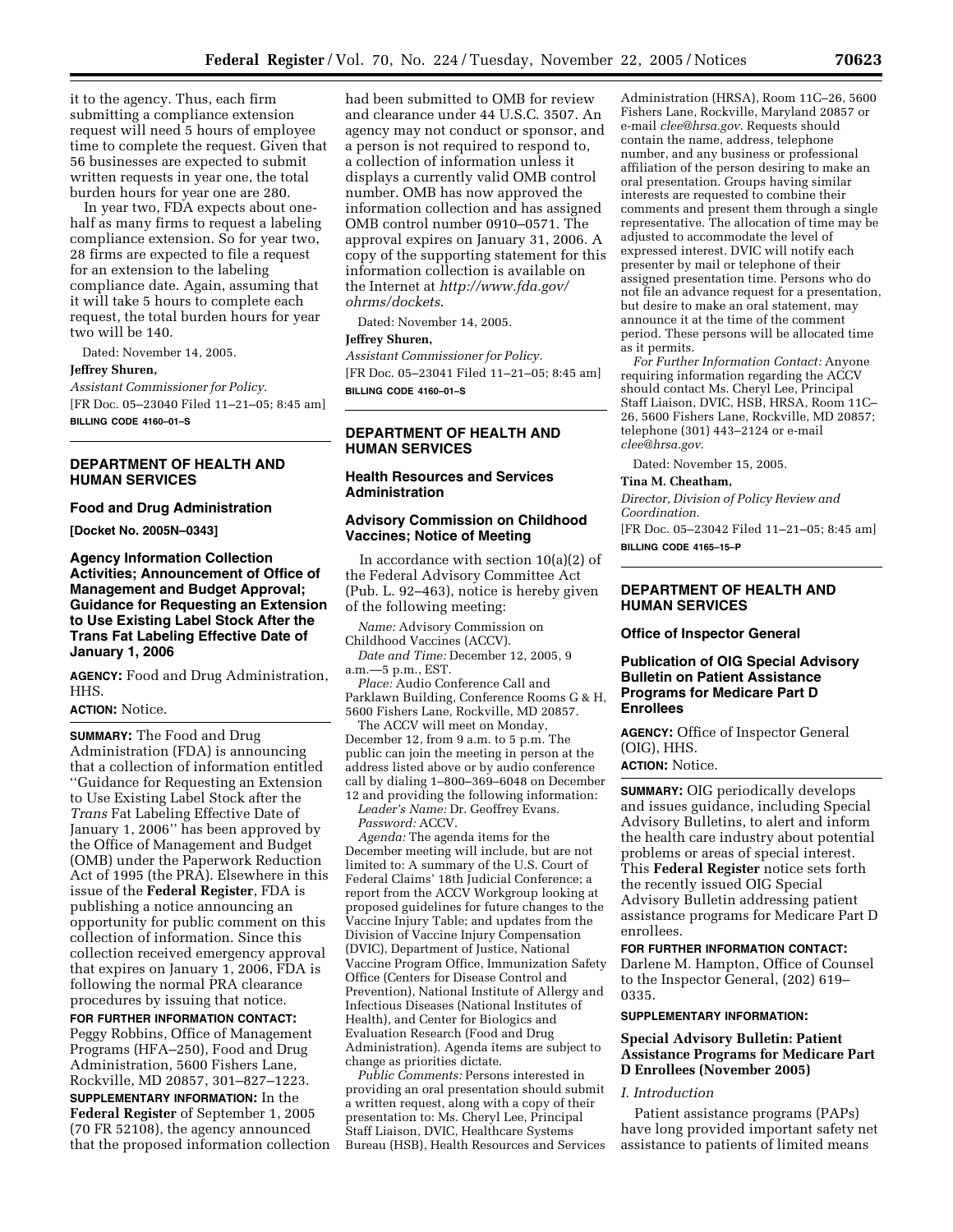who do not have insurance coverage for drugs, typically serving patients with chronic illnesses and high drug costs. PAPs are structured and operated in many different ways. PAPs may offer cash subsidies, free or reduced price drugs, or both. Some PAPs offer assistance directly to patients, while others replenish drugs furnished by pharmacies, clinics, hospitals, and other entities to eligible patients whose drugs are not covered by an insurance program. Some PAPs are affiliated with particular pharmaceutical manufacturers; others are operated by independent charitable organizations (such as, for example, patient advocacy and support organizations) without regard to any specific donor or industry interests.

Many pharmaceutical manufacturers have historically sponsored PAPs that assist patients whose outpatient prescription drugs are not covered by an insurance program (including some Medicare beneficiaries), in obtaining the manufacturer's products for free or at greatly reduced cost. Beginning on January 1, 2006, Medicare Part D will offer Medicare beneficiaries who elect to enroll broad coverage for outpatient prescription drugs. Accordingly, Medicare beneficiaries who enroll in Part D will no longer qualify under traditional PAP eligibility criteria. Part D enrollees will incur cost-sharing obligations (including deductibles and copayments), although many lowincome beneficiaries will qualify for subsidies that will reduce or eliminate their financial obligations.1 Pharmaceutical manufacturers have expressed interest in continuing to assist Medicare Part D enrollees of limited means who do not qualify for the low-income subsidy.

OIG is mindful of the importance of ensuring that financially needy beneficiaries who enroll in Part D receive medically necessary drugs, and OIG supports efforts of charitable organizations and others to assist financially needy beneficiaries, as long as the assistance is provided in a manner that does not run afoul of the Federal anti-kickback statute or other laws.2 We have been asked whether the

anti-kickback statute will be implicated if pharmaceutical manufacturer PAPs 3 continue to offer assistance to financially needy Medicare beneficiaries who enroll in Part D by subsidizing their cost-sharing obligations for covered Part D drugs. For the reasons set forth below and consistent with extant OIG guidance, we conclude that pharmaceutical manufacturer PAPs that subsidize Part D cost-sharing amounts present heightened risks under the antikickback statute. However, in the circumstances described in this Bulletin, cost-sharing subsidies provided by *bona fide*, independent charities unaffiliated with pharmaceutical manufacturers should not raise anti-kickback concerns, even if the charities receive manufacturer contributions. In addition, we believe other arrangements described in this Bulletin, if properly structured, may pose reduced risk. Thus, we believe lawful avenues exist for pharmaceutical manufacturers and others to help ensure that all Part D beneficiaries can afford medically necessary drugs.

Given the importance of ensuring continued access to drugs for beneficiaries of limited means and the expedited time frame for implementation of the Part D benefit, we are issuing this Special Advisory Bulletin to identify potentially abusive PAP structures, as well as methods of providing assistance that mitigate or vitiate the potential for fraud and abuse. This Special Advisory Bulletin draws on the government's prior fraud and abuse guidance and enforcement experience. However, because the Part D benefit has not yet begun, and any

3For purposes of this Special Advisory Bulletin, a pharmaceutical manufacturer PAP includes any PAP that is directly or indirectly operated or controlled in any manner by a pharmaceutical manufacturer or its affiliates (including, without limitation, any employee, agent, officer shareholder, or contractor (including, without limitation, any wholesaler, distributor, or pharmacy benefits manager)). Moreover, for purposes of an antikickback analysis, we would not consider a charitable foundation (or similar entity) formed, funded or controlled by a manufacturer or any of its affiliates (including, without limitation, any employee, agent, officer, shareholder, or contractor (including, without limitation, any wholesaler, distributor, or pharmacy benefits manager)) to be a *bona fide*, independent charity, because interposition of the entity would not sever the nexus between the patient subsidies and the manufacturer. Indeed, in most cases, the foundation would receive all of its funding from the pharmaceutical manufacturer (or its affiliates) and would provide subsidies only for the manufacturer's products.

assessment of fraud and abuse is necessarily speculative, this Bulletin cannot, and is not intended to, be an exhaustive discussion of relevant risks or beneficial practices.

At the outset, it is important to note the following:

• PAPs need not disenroll all Medicare beneficiaries from their existing PAPs to be compliant with the fraud and abuse laws. Enrollment in Part D is voluntary; therefore, existing PAPs may continue to provide free or reduced price outpatient prescription drugs to Medicare beneficiaries who have not yet enrolled in Part D. The Centers for Medicare & Medicaid Services (CMS) anticipates instituting procedures that will help PAPs determine if PAP clients have enrolled in Part D.

• Occasional, inadvertent costsharing subsidies provided by a pharmaceutical manufacturer PAP to a Part D enrollee should not be problematic under the anti-kickback statute (*e.g.*, where, despite due diligence, a pharmaceutical manufacturer PAP does not know and should not have known that a beneficiary has enrolled in Medicare Part D).

• Nothing in the Part D program or in any OIG laws or regulations prevents pharmaceutical manufacturers or others from providing assistance (*e.g.*, through cash subsidies or free drugs) to uninsured patients. Nothing in this Bulletin impacts programs that assist uninsured patients.

• Nothing in this guidance should be construed as preventing pharmacies from waiving cost-sharing amounts owed by a Medicare beneficiary on the basis of a good faith, individualized assessment of the patient's financial need (or failure of reasonable collection efforts), so long as the waiver is neither routine, nor advertised. Financial needbased waivers that meet these criteria have long been permitted.<sup>4</sup> However, a pharmacy has not waived a cost-sharing amount if the amount has been paid to the pharmacy, in cash or in kind, by a

<sup>1</sup>*See* 42 CFR 423.782.

<sup>2</sup>This Bulletin focuses on the application of the Federal anti-kickback statute. Other potential risk areas, including, for example, potential liability under the False Claims Act, 31 U.S.C. 3729–33, or other Federal or State laws, are not addressed here. Moreover, this Bulletin focuses on arrangements that involve pharmaceutical manufacturers directly or indirectly subsidizing Part D cost-sharing amounts. Programs that subsidize Part D premium amounts pose risks under the anti-kickback statute that are not addressed here. Similarly, PAPs established by health plans that subsidize cost

sharing or premium amounts under Part D raise different issues and may require a different analysis. While this Bulletin may provide some useful guidance for other kinds of PAP arrangements, such PAPs are not specifically considered here.

 $4\,See,\,e.g.,$  section  $1128\textrm{A(i)}(6)(\textrm{A})$  of the Act; OIG Special Advisory Bulletin on Offering Gifts and Other Inducements to Beneficiaries, August 2002, *http:oig.hhs.gov/fraud/docs/alertsandbulletins/ SABGiftsandInducements.pdf*. The Medicare Prescription Drug, Improvement, and Modernization Act of 2003 (MMA) included a safe harbor specifically incorporating these criteria for waivers of cost-sharing amounts for Part D drugs. Additionally, the safe harbor protects cost-sharing waivers offered to individuals who qualify for the low income subsidy, even if the waivers are routine and do not follow an individualized determination of financial need, provided they are not advertised. *See* Section 1860D–42 of MMA, codified at 42 U.S.C. 1320a–7b(b)(3)(G).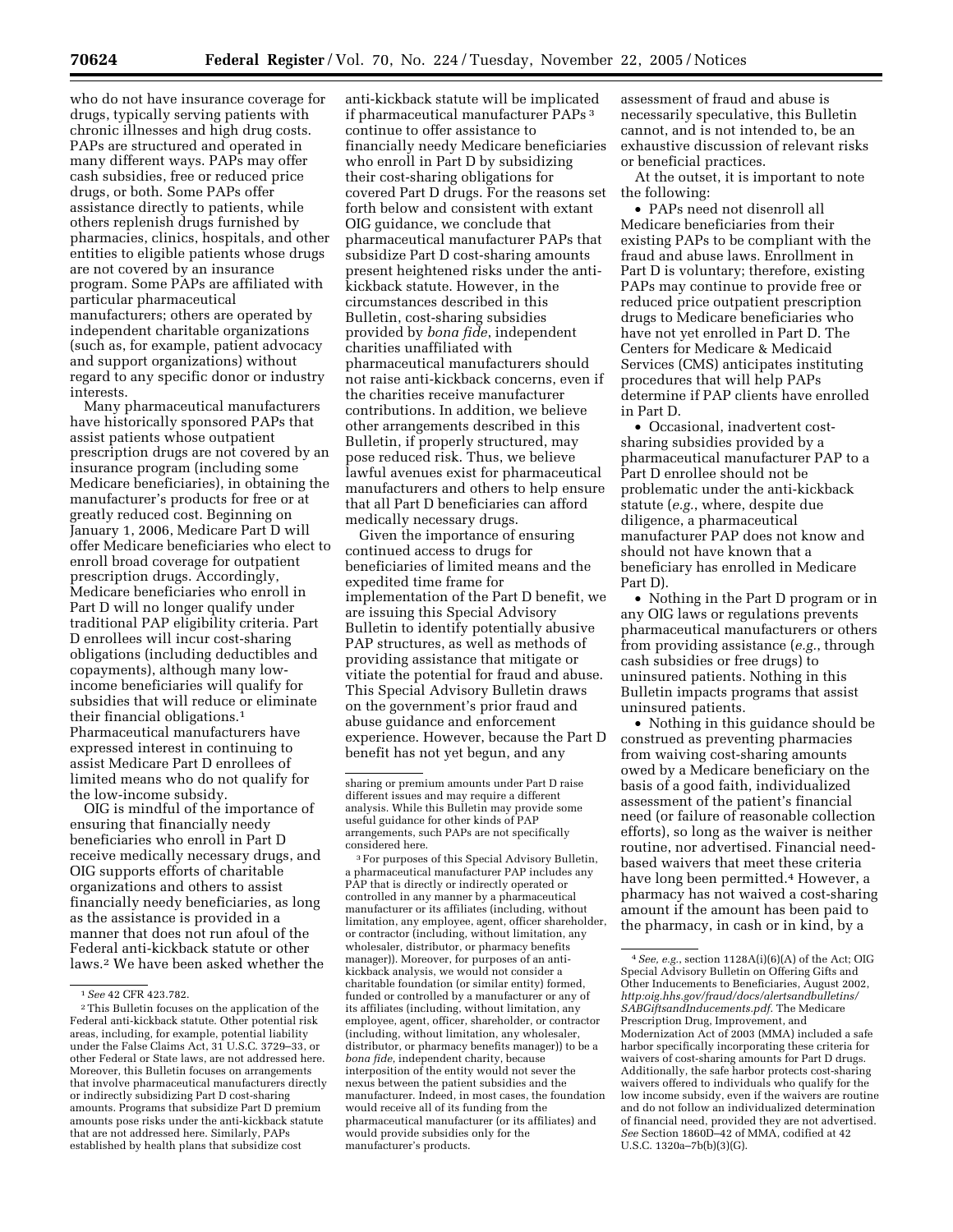third party (including, without limitation, a PAP).

# *II. The Federal Anti-Kickback Statute*

The Federal anti-kickback statute, section 1128B(b) of the Social Security Act (the Act),<sup>5</sup> makes it a criminal offense knowingly and willfully to offer, pay, solicit, or receive any remuneration to induce or reward the referral or generation of business reimbursable by any Federal health care program, including Medicare and Medicaid. Where remuneration is paid purposefully to induce or reward referrals of items or services payable by a Federal health care program, the antikickback statute is violated. By its terms, the statute ascribes criminal liability to parties on both sides of an impermissible ''kickback'' transaction. For purposes of the anti-kickback statute, ''remuneration'' includes the transfer of anything of value, directly or indirectly, overtly or covertly, in cash or in kind. The statute has been interpreted to cover any arrangement where one purpose of the remuneration was to obtain money for the referral of services or to induce further referrals. Violation of the statute constitutes a felony punishable by a maximum fine of \$25,000, imprisonment up to five years, or both. OIG may also initiate administrative proceedings to exclude a person from Federal health care programs or to impose civil money penalties for kickback violations under sections 1128(b)(7) and 1128A(a)(7) of the Act.6

A determination regarding whether a particular arrangement violates the antikickback statute requires a case-by-case evaluation of all of the relevant facts and circumstances, including the intent of the parties. For PAPs, the nature, structure, sponsorship, and funding of the particular PAP are necessarily relevant to the analysis.

# *III. Patient Assistance Programs*

As described more fully below, costsharing subsidies provided by pharmaceutical manufacturer PAPs pose a heightened risk of fraud and abuse under the Federal anti-kickback statute. However, there are non-abusive alternatives available. In particular, as discussed below, pharmaceutical manufacturers can donate to *bona fide*  independent charity PAPs, provided appropriate safeguards exist. Moreover, this Bulletin discusses several other alternatives that may pose a reduced risk of fraud and abuse.

This section addresses in turn: pharmaceutical manufacturer PAPs, independent charity PAPs, manufacturer PAPs that operate ''outside of Part D''; ''coalition model'' PAPs, and bulk replacement programs.

# A. Pharmaceutical Manufacturer PAPs

Analytically, pharmaceutical manufacturer PAPs raise two main issues in connection with the Part D program: (i) Whether subsidies they provide can count toward a Part D enrollee's true out-of-pocket costs (known as the TrOOP); and (ii) whether the subsidies implicate the Federal antikickback statute.7

As to the first issue, the Part D regulations make clear that beneficiaries may count toward their TrOOP assistance received from any source other than group health plans, other insurers and government funded health programs, and similar third party payment arrangements.8 The preamble to the Part D regulations explains that cost-sharing assistance furnished by a PAP, including a manufacturer PAP, will count toward a beneficiary's TrOOP expenditures, even if the PAP does not comply with the fraud and abuse laws.9 This approach relieves beneficiaries of the financial risk of accepting assistance from an entity that may be improperly structured or operated.

As to the second issue, the core question is whether the anti-kickback statute would be implicated if a manufacturer of a drug covered under Part D were to subsidize cost-sharing amounts (directly or indirectly through a PAP) incurred by Part D beneficiaries for the manufacturer's product. Consistent with our prior guidance addressing manufacturer cost-sharing subsidies in the context of Part B drugs,10 we believe such subsidies for

8*See* 42 CFR 423.100; 42 CFR 423.464; 70 FR 4194, 4239 (January 28, 2005). We note that CMS is the proper agency to address questions about the mechanics of calculating TrOOP. In certain circumstances, knowing improper TrOOP calculations may give rise to liability under the False Claims Act, 31 U.S.C. 3729–33.

10*See, e.g.*, OIG Advisory Opinion Nos. 02–13 and 03–3 (unfavorable opinions involving proposals

Part D drugs would implicate the antikickback statute and pose a substantial risk of program and patient fraud and abuse.11 Simply put, the subsidies would be squarely prohibited by the statute, because the manufacturer would be giving something of value (*i.e.*, the subsidy) to beneficiaries to use its product. Where a manufacturer PAP offers subsidies tied to the use of the manufacturer's products (often expensive drugs used by patients with chronic illnesses), the subsidies present all of the usual risks of fraud and abuse associated with kickbacks, including steering beneficiaries to particular drugs; increasing costs to Medicare; providing a financial advantage over competing drugs; and reducing beneficiaries= incentives to locate and use less expensive, equally effective drugs.

It is impossible to predict with certainty the way in which abuse may occur in a new benefit program that is not yet operational. The following are illustrative examples of some types of abuse that may occur:

• Increased costs to the program. We are concerned that a manufacturer might use beneficiary cost-sharing subsidies, which help beneficiaries meet their TrOOP requirement, to increase the number of beneficiaries using the manufacturer's product who reach the

<sup>11</sup> Some in the industry have asserted that costsharing subsidies for Part D drugs differ from costsharing subsidies for Part B drugs so long as the subsidies are given to patients who are in a Part D 'coverage gap" (*i.e.*, a benefit period during which the beneficiary pays 100% of the cost of the drugs). To support their position, they contend either that beneficiaries in the coverage gap are functionally ''uninsured'' or that the situation is comparable to providing free drugs to financially needy beneficiaries so long as no Federal health care program is billed for all or part of the drug, a practice we previously permitted in the context of subsidies for Part B drugs. *See* OIG Advisory Opinion Nos. 02–13 and 03–3. Under Part D, a ''coverage gap'' is a period of insurance coverage. *See* CMS Frequently Asked Question ID 4855, *http://questions.cms.hhs.gov/cgi-bin/cmshhs.cfg/ php/enduser/std*\_*adp.php?p*\_*faqid=4855* (regarding prescription drug benefit coordination of benefits and TrOOP). During the coverage gap, beneficiaries remain enrolled in their Part D plans and have a continuing obligation to pay Part D premiums; Part D plans continue to receive the monthly perenrollee direct subsidy from the Medicare program. Moreover, subsidies during the coverage gap are not like furnishing free drugs where no Federal health care program is billed. Sufficient spending during the coverage gap qualifies the beneficiary to reach the catastrophic coverage portion of the Part D benefit, at which point the Medicare program resumes payment for most of the costs of the beneficiary's drugs. In this regard, the different structures of the Part B and Part D benefits are crucial to the analysis.

<sup>5</sup> 42 U.S.C. 1320a–7b(b).

<sup>6</sup> 42 U.S.C. 1320a–7(b)(7); 42 U.S.C. 1320a– 7a(a)(7).

<sup>7</sup> In some cases, a subsidy for Part D cost-sharing obligations provided by a pharmaceutical manufacturer may also implicate the prohibition on offering inducements to beneficiaries, as set forth in section 1128A(a)(5) of the Act, if the subsidy is likely to influence the beneficiary's selection of a particular provider, practitioner, or supplier, such as a physician or pharmacy. We have interpreted ''provider, practitioner, or supplier'' to exclude pharmaceutical manufacturers unless they also own or operate pharmacies, pharmaceutical benefits management companies, or other entities that file claims for payment under the Medicare or Medicaid programs. *See* Special Advisory Bulletin on Offering Gifts and Other Inducements to Beneficiaries, supra note 4.

<sup>9</sup>*See* 70 FR 4194 at 4239.

from pharmaceutical manufacturer PAPs to subsidize Part B cost-sharing amounts). We note that the cost and utilization management features of the Part D program, while important, do not sufficiently mitigate the risks.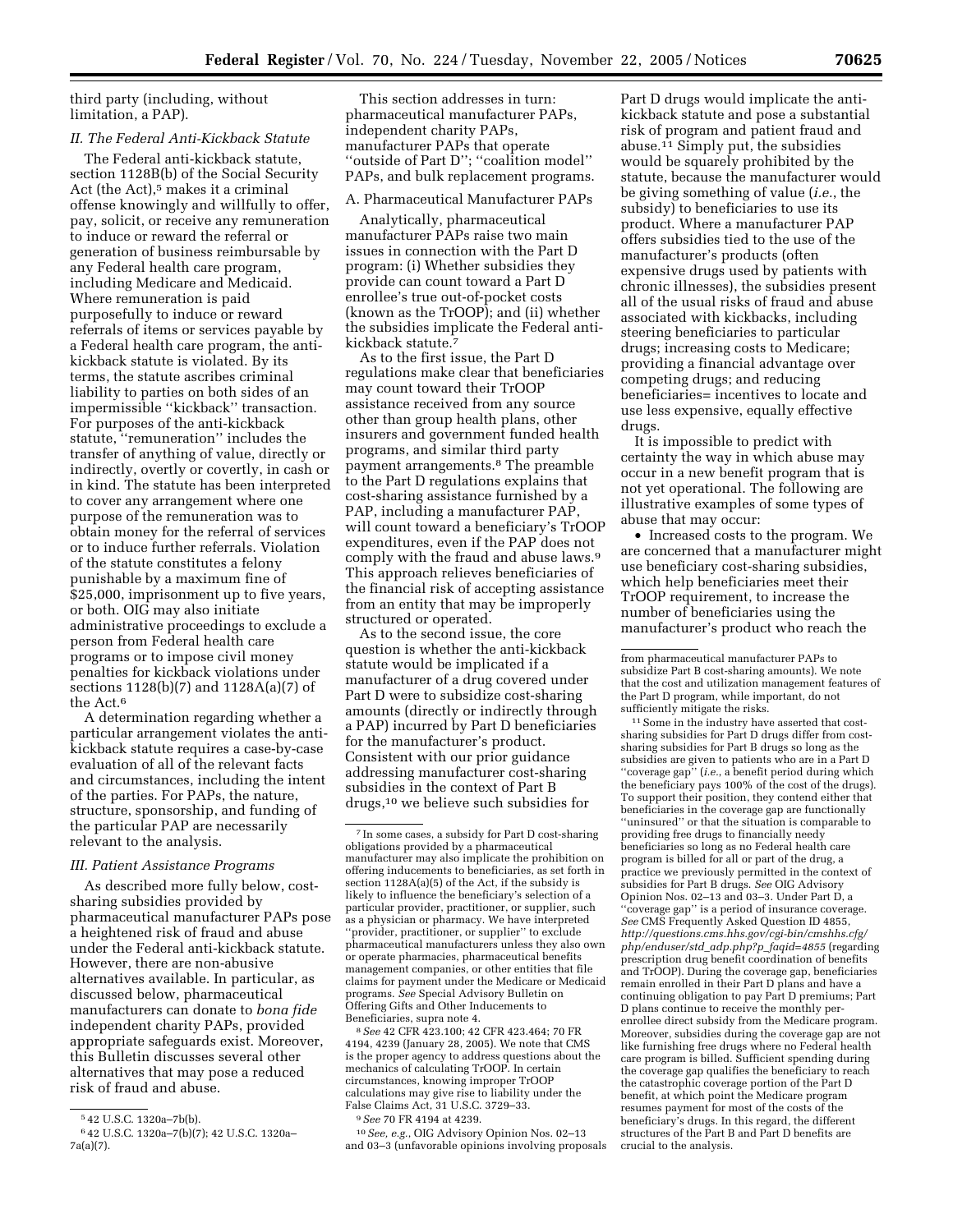catastrophic benefit in any given coverage year and to hasten the point during the coverage year at which beneficiaries reach the catastrophic benefit. This is of particular import because Medicare will make cost-based payments during the catastrophic coverage benefit.12 We know from experience that cost-based reimbursement is inherently prone to abuse, including by vendors that sell products reimbursed on a cost basis. Similarly, we are concerned about the use of cost-sharing subsidies to shield beneficiaries from the economic effects of drug pricing, thus eliminating a market safeguard against inflated prices. Inflated prices could have a ''spillover'' effect on the size of direct subsidies, reinsurance payments, and risk corridor payments paid by Medicare to Part D plans in future years,<sup>13</sup> potentially resulting in higher costs to the Medicare program.

• Beneficiary steering and anticompetitive effects. Subsidies provided by traditional pharmaceutical manufacturer PAPs have the practical effect of locking beneficiaries into the manufacturer's product, even if there are other equally effective, less costly alternatives (and even if the patient's physician would otherwise prescribe one of these alternatives). Subsidizing Medicare Part D cost-sharing amounts will have this same steering effect. Moreover, as we have previously noted in the Part B context, cost-sharing subsidies can be very profitable for manufacturers, providing additional incentives for abuse. So long as the manufacturer's sales price for the product exceeds its marginal variable costs plus the amount of the costsharing assistance, the manufacturer makes a profit. These profits can be considerable, especially for expensive drugs for chronic conditions. We are concerned that pharmaceutical manufacturers may seek improperly to maximize these profits by creating sham ''independent'' charities to operate PAPs; by colluding with independent charity programs to ensure that the manufacturer's contributions only or primarily benefit patients using its products (discussed in more detail below); or by manipulating financial need or other eligibility criteria to maximize the number of beneficiaries qualifying for cost-sharing subsidies.

These risks are necessarily illustrative, not exhaustive, of the potential risks presented by pharmaceutical manufacturer PAPs that subsidize Part D cost-sharing amounts.

Cost-sharing subsidies offered by a pharmaceutical manufacturer PAP to the dispensing supplier differ in two important respects from a provider's or supplier's unadvertised, non-routine waiver of cost-sharing amounts based on a patient's financial need, which has long been permitted. First, the subsidies result in the dispensing supplier receiving full payment for the product and avoiding the risk of non-collection, thus providing the supplier with an economic incentive to favor the subsidized product and a disincentive to recommend a lower-cost alternative, such as a generic. In addition, the availability of PAP assistance is typically advertised and may influence a beneficiary's choice of product (through the prescribing physician acting on behalf of the beneficiary). Moreover, once a beneficiary is enrolled in a pharmaceutical manufacturer PAP, the beneficiary is effectively locked into using the pharmaceutical manufacturer's product, since the beneficiary risks losing financial assistance if he or she switches products, even if an equally effective, but less expensive, product would be in his or her best medical interests.

A definitive conclusion regarding whether a particular manufacturer PAP violates the anti-kickback statute would require a case-by-case analysis of all of the relevant facts and circumstances, including the intent of the parties. However, for the reasons noted above, we believe that pharmaceutical manufacturer PAPs that subsidize Part D cost-sharing amounts raise substantial concerns under the anti-kickback statute.

#### B. Independent Charity PAPs

Long-standing OIG guidance makes clear that pharmaceutical manufacturers can effectively contribute to the pharmaceutical safety net by making cash donations to independent, *bona fide* charitable assistance programs.<sup>14</sup>

Under a properly structured program, donations from a pharmaceutical manufacturer to an independent, *bona fide* charity that provides cost-sharing subsidies for Part D drugs should raise few, if any, anti-kickback statute concerns, so long as:

(i) Neither the pharmaceutical manufacturer nor any affiliate of the manufacturer (including, without limitation, any employee, agent, officer, shareholder, or contractor (including, without limitation, any wholesaler, distributor, or pharmacy benefits manager)) exerts any direct or indirect influence or control over the charity or the subsidy program;

(ii) The charity awards assistance in a truly independent manner that severs any link between the pharmaceutical manufacturer's funding and the beneficiary (*i.e.*, the assistance provided to the beneficiary cannot be attributed to the donating pharmaceutical manufacturer);

(iii) The charity awards assistance without regard to the pharmaceutical manufacturer's interests and without regard to the beneficiary's choice of product, provider, practitioner, supplier, or Part D drug plan;

(iv) The charity provides assistance based upon a reasonable, verifiable, and uniform measure of financial need that is applied in a consistent manner; and 15

(v) The pharmaceutical manufacturer does not solicit or receive data from the charity that would facilitate the manufacturer in correlating the amount or frequency of its donations with the number of subsidized prescriptions for its products.16

15We recognize that what constitutes an appropriate determination of financial need may vary depending on individual patient circumstances. We believe that independent charity PAPs should have flexibility to consider relevant variables beyond income. For example, PAPs may choose to consider the local cost of living; a patient's assets and expenses; a patient's family size; and the scope and extent of a patient's medical bills.

16We have previously approved a *bona fide*  independent charity PAP arrangement that included only limited reporting of *aggregate* data to donors in the form of monthly or less frequent reports containing *aggregate* data about the number of all applicants for assistance in a disease category and the number of patients qualifying for assistance in that disease category. *See* OIG Advisory Opinion No. 02–1. No individual patient information may be conveyed to donors. Moreover, neither patients nor donors may be informed of the donation made to the PAP by others, although, as required by Internal Revenue Service regulations, the PAP's annual report and a list of donors may be publicly available. *See* OIG Advisory Opinion No. 04–15. Reporting of data that is not in the aggregate or that is patient specific would be problematic, as would reporting of any data, whether or not in the

<sup>12</sup>*See* 42 CFR 423.329. For purposes of calculating payments under catastrophic coverage, the cost of a beneficiary's drug is based in part on the plan's negotiated price (*i.e.*, a price that is set by the plan based on negotiations with pharmaceutical manufacturers and pharmacies).

<sup>13</sup>*See* 42 CFR 423.329; 42 CFR 423.336.

<sup>14</sup> In-kind donations of drugs to independent charity PAPs pose additional risks not yet directly addressed in prior OIG guidance, and we have insufficient experience with them to offer detailed guidance here. While in-kind donations have the potential benefit of increasing the value of donations (because marginal costs of drugs are generally low), they also have the effect of creating a direct correlation between the donation and use of a particular donor's product, thereby weakening important safeguards of an independent charity PAP arrangement. Moreover, there would appear to be difficult accounting and valuation issues raised by the use of in-kind product to subsidize Part D

cost-sharing obligations, both for purposes of calculating TrOOP and for purposes of determining the amount of in-kind drug that equals the Part D cost-sharing amount owed.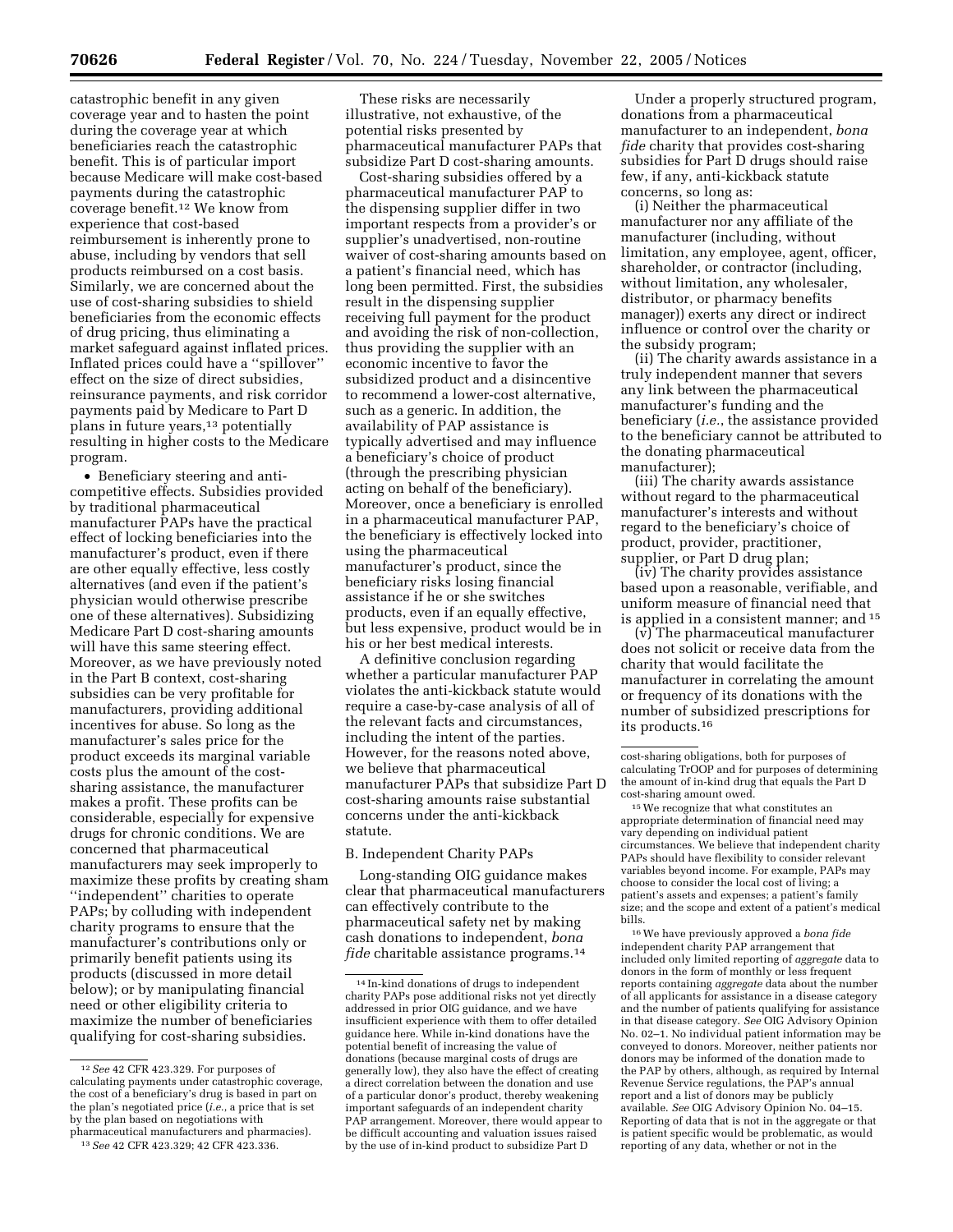Simply put, the independent charity PAP must not function as a conduit for payments by the pharmaceutical manufacturer to patients and must not impermissibly influence beneficiaries' drug choices.17

We recognize that some *bona fide*  independent charities reasonably focus their efforts on patients with particular diseases (such as cancer or diabetes) and that some of these charities permit donors to earmark their contributions generally for support of patients with a specific disease. In general, the fact that a pharmaceutical manufacturer's donations are earmarked for one or more broad disease categories should not significantly raise the risk of abuse. However, we are concerned that, in some cases, charities may artificially define their disease categories so narrowly that the earmarking effectively results in the subsidization of one (or a very few) of donor's particular products. For example, we would be concerned if disease categories were defined by reference to specific symptoms, severity of symptoms, or the method of administration of drugs, rather than by diagnoses or broadly recognized illnesses or diseases. This type of arrangement would present an elevated risk of fraud and abuse because of the increased likelihood that the PAP would function as an improper conduit for manufacturers to provide funds to patients using their specific drugs. To avoid this risk, pharmaceutical manufacturers should not influence, directly or indirectly, the identification of disease or illness categories,18 and pharmaceutical manufacturers should limit their earmarked donations to PAPs that define categories in accordance with widely recognized clinical standards and in a manner that covers a broad spectrum of available products.19

18Nothing in this Bulletin should be construed as preventing a charity from obtaining educational materials from donors that the donors generally make available to practitioners or the general public (*e.g.*, clinical information about drug products).

<sup>19</sup>We recognize that, in rare circumstances, there may only be one drug covered by Part D for the diseases in a particular category or only one pharmaceutical manufacturer (including its affiliates) that makes all of the Part D covered drugs for the diseases in a particular category. In these unusual circumstances, the fact that a disease category only includes one drug or manufacturer would not, standing alone, be determinative of an anti-kickback statute violation. Such a determination could only be made on a case-by-case basis after examining all of the applicable facts and

### C. PAPs Operating Outside Part D

CMS has issued guidance stating that PAPs may elect to provide free drugs to financially needy Medicare Part D enrollees outside the Part D benefit.20 In these circumstances, the beneficiary obtains drugs without using his or her Part D insurance benefit. Beginning when a beneficiary's assistance under a PAP became effective, no claims for payment for any covered outpatient prescription drug provided outside of the Part D benefit may be filed with a Part D plan or the beneficiary, and the assistance must not count toward the beneficiary's TrOOP or total Part D spending for any purpose. For the reasons noted in connection with pharmaceutical manufacturer PAPs discussed above, PAPs that provide assistance outside the Part D benefit only during the coverage gap (*i.e.*, ''wrapping around'' the Part D benefit) pose a heightened risk of abuse. However, while it is difficult to assess the application of the fraud and abuse laws to PAPs that operate outside Part D absent a specific set of facts, it would appear that PAPs that furnish free outpatient prescription drugs entirely outside the Part D benefit pose a reduced risk under the anti-kickback statute, provided that:

(i) The PAP includes safeguards that ensure that Part D plans are notified that the drug is being provided outside the Part D benefit so that no payment is made for the subsidized drug by any Part D plan and no part of the costs of the subsidized drug is counted toward any beneficiary's TrOOP;

(ii) The PAP provides assistance for the whole Part D coverage year (or the portion of the coverage year remaining after the beneficiary first begins receiving the PAP assistance);<sup>21</sup>

(iii) The PAP assistance remains available even if the beneficiary's use of the subsidized drug is periodic during the coverage year;

(iv) The PAP maintains accurate and contemporaneous records of the

20*See* CMS Frequently Asked Question ID 6153, *http://questions.cms.hhs.gov/cgi-bin/cmshhs.cfg/ php/enduser/std*\_*adp.php?p*\_*faqid=6153* (regarding PAPs providing assistance with Part D drug costs to Part D enrollees outside of the Part D benefit and without counting towards TrOOP).

21We note that our position that PAPs operating outside the Part D benefit should provide assistance for the remainder of the coverage year is consistent with our observation in several advisory opinions that manufacturers ''may provide free drugs to financially needy beneficiaries, so long as no Federal health care program is billed for all or part of the drugs.'' OIG Advisory Opinion Nos. 02–13 and 03–3.

subsidized drugs to permit the Government to verify the provision of drugs outside the Part D benefit;

(v) Assistance is awarded based on reasonable, uniform, and consistent measures of financial need and without regard to the providers, practitioners, or suppliers used by the patient or the Part D plan in which the patient is enrolled; and

(vi) The arrangement complies with any then-existing guidance from CMS.

In addition, to promote quality of care, we believe it would be important for PAPs that provide free drugs outside the Part D benefit to coordinate effectively with Part D plans so that the plans can undertake appropriate drug utilization review and medication therapy management program activities.

## D. ''Coalition Model'' PAPs

We are aware of nascent efforts by some in the industry to develop arrangements through which multiple pharmaceutical manufacturers would join together to offer financially needy Part D enrollees a card or similar vehicle that would entitle the enrollees to subsidies of their cost-sharing obligations for the manufacturers' products, typically in the form of discounts off the negotiated price otherwise available to the enrollee under his or her Part D plan. It is premature to offer definitive guidance on these evolving programs. Although these programs would operate so that the manufacturers effectively underwrite only the discounts on their own products, we observe that the risk of an illegal inducement potentially may be reduced if: (i) The program contains features that adequately safeguard against incentives for card holders to favor one drug product (or any one supplier, provider, practitioner, or Part D plan) over another; (ii) the program includes a large number of manufacturers, including competing manufacturers and manufacturers of both branded and generic products, sufficient to sever any nexus between the subsidy and a beneficiary's choice of drug; and (iii) each participating pharmaceutical manufacturer offers subsidies for *all* of its products that are covered by *any* Part D plan formulary. Other safeguards may also be needed to reduce the risk of an improper inducement. Moreover, a program under which Part D enrollees pay a portion of their drug costs out-of-pocket would tend to reduce the risk of abuse by preserving the beneficiary's incentive to locate and purchase equally effective, lower cost drugs.

aggregate, related to the identity, amount, or nature of subsidized drugs.

 $^{17}\mathrm{For}$  further guidance on establishing compliant independent charity PAPs, see OIG Advisory Opinion Nos. 04–15, 02–1, 98–17, and 97–1 (favorable opinions issued to *bona fide*, independent charities that accept industry funding).

circumstances, including the intent of the parties. We note that it would be important for the PAP program to cover additional products or manufacturers as they become available.